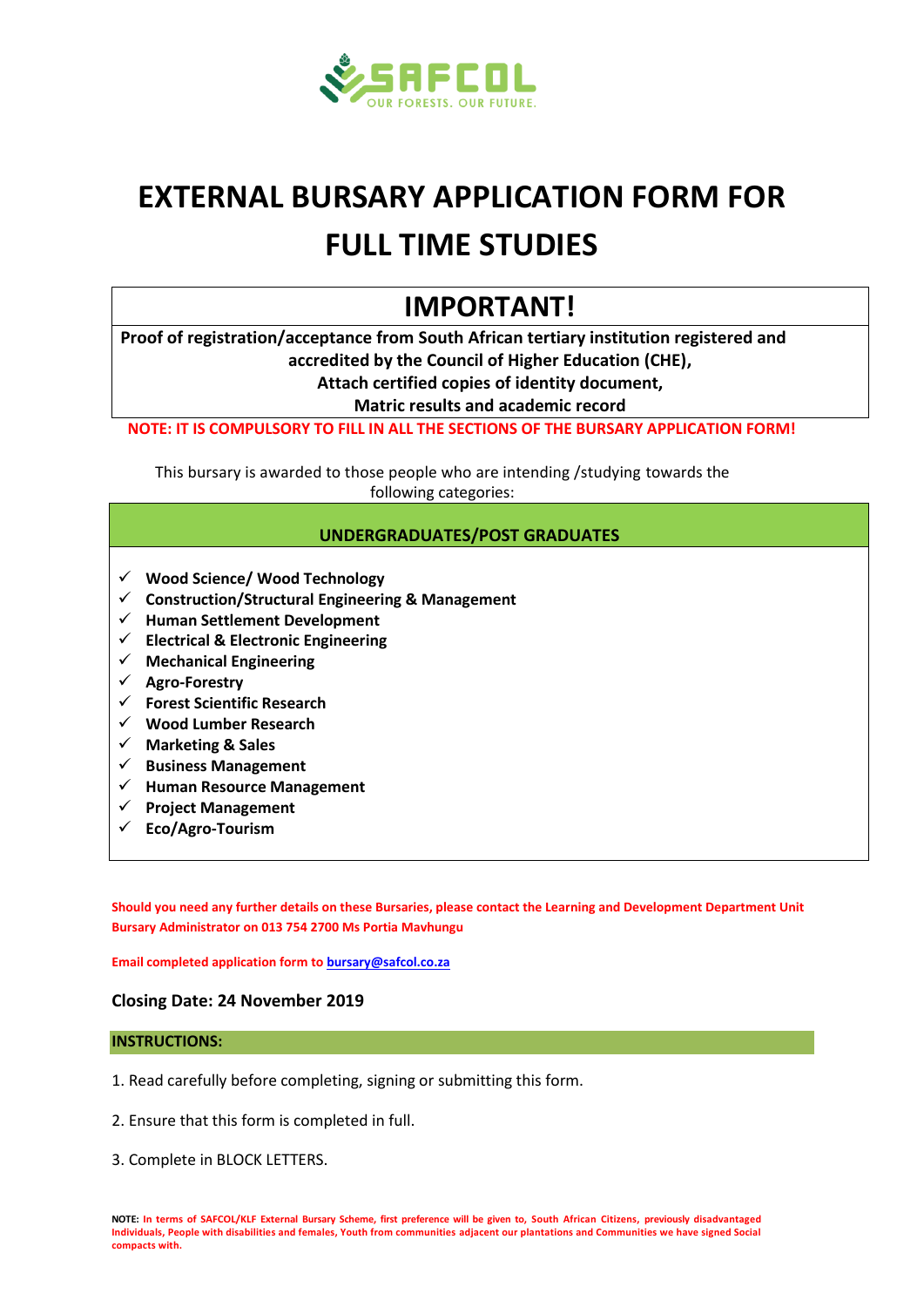4. Note that this bursary cannot be used to pay for existing loans or debts.

#### **Criteria:**

- 5. Ensure that this form is duly signed.
- 6. Application forms with incomplete information will be disqualified.
- 7. Application forms with incorrect information will lead to your application being disqualified.
- 8. No faxed application forms will be accepted.

#### **Attach ALL of the following documents REQUIRED:**

8.1 Certified copy of a valid senior certificate.

8.2 Certified copy of the latest academic transcript or record on official letterhead or logo (if you are already at university or university of technology).

- 8.3 Acceptance / Admission letter from Institution of higher learning
- 8.4 Certified copy of a valid South African identity document.
- 8.5 Applications received after the closing date will not be considered.
- 8.7 Post completed forms to or hand delivered to:

#### **Posted:**

**LEARNING AND DEVELOPMENT KOMATILAND FORESTS PTY LTD SOC PRIVATE BAG X11201 NELSPRUIT 1200**

**FOR ATTENTION: PORTIA MONOGE**

#### **Hand delivered to:**

**SAFCOL Head Office 43 Ingersol Street Lynnwood Glen Pretoria 0081**

**FOR ATTENTION: PORTIA MONOGE**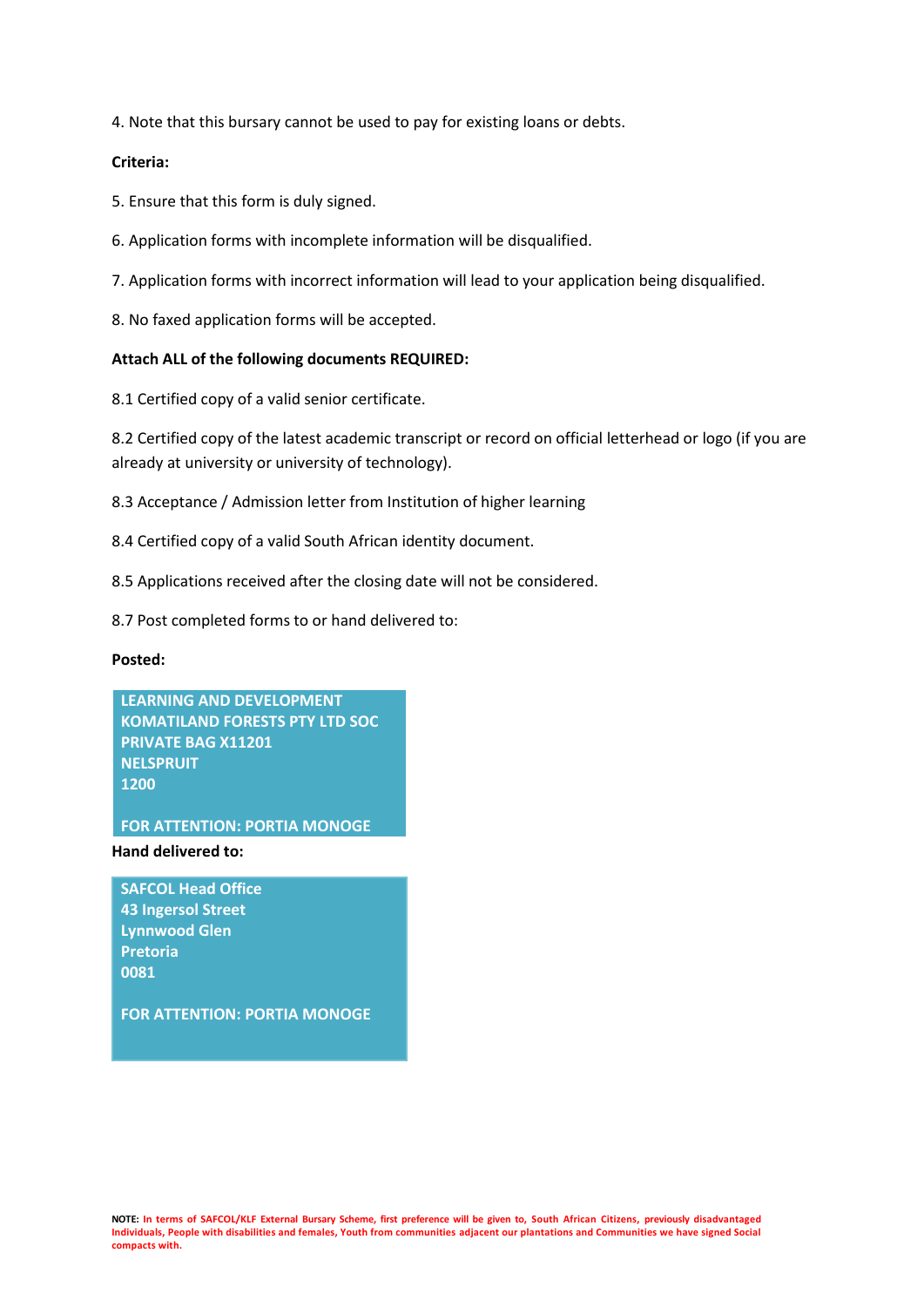#### **SECTION A – PERSONAL DETAILS OF THE APPLICANT**

| Surname:                                                       |                                                   |  |  |               |                                             |  |                          |                 |  |              |  |  |
|----------------------------------------------------------------|---------------------------------------------------|--|--|---------------|---------------------------------------------|--|--------------------------|-----------------|--|--------------|--|--|
| <b>First Names:</b>                                            |                                                   |  |  |               |                                             |  |                          |                 |  |              |  |  |
| Date of Birth:                                                 |                                                   |  |  |               |                                             |  |                          |                 |  |              |  |  |
| <b>Identity Number:</b>                                        |                                                   |  |  |               |                                             |  |                          |                 |  |              |  |  |
| Gender:                                                        | <b>Male</b>                                       |  |  |               |                                             |  | Female                   |                 |  |              |  |  |
| <b>SA Citizenship:</b>                                         | Yes                                               |  |  |               | <b>No</b>                                   |  |                          |                 |  |              |  |  |
| Race:                                                          | <b>African</b>                                    |  |  | <b>Indian</b> |                                             |  |                          | <b>Coloured</b> |  | <b>White</b> |  |  |
| Disability:                                                    | Yes                                               |  |  |               |                                             |  | <b>No</b>                |                 |  |              |  |  |
|                                                                |                                                   |  |  |               | If yes please specify nature of disability: |  |                          |                 |  |              |  |  |
| <b>Residential Address:</b>                                    |                                                   |  |  |               |                                             |  |                          |                 |  |              |  |  |
| <b>Postal Address:</b>                                         |                                                   |  |  |               |                                             |  |                          |                 |  |              |  |  |
|                                                                |                                                   |  |  |               |                                             |  |                          |                 |  |              |  |  |
| <b>Province Name:</b>                                          |                                                   |  |  |               |                                             |  |                          |                 |  |              |  |  |
| <b>Contact Numbers:</b>                                        | <b>Home</b>                                       |  |  |               |                                             |  | <b>Cell phone</b>        |                 |  |              |  |  |
|                                                                | <b>Parent</b>                                     |  |  |               |                                             |  | <b>Other alternative</b> |                 |  |              |  |  |
| <b>Email address:</b>                                          |                                                   |  |  |               |                                             |  |                          |                 |  |              |  |  |
| Have you ever been convicted<br>for crime?                     | Yes                                               |  |  |               |                                             |  | No                       |                 |  |              |  |  |
|                                                                |                                                   |  |  |               | If yes please specify nature of offence:    |  |                          |                 |  |              |  |  |
| Are you related to any current<br>staff member/s of SAFCOL? If | Yes                                               |  |  |               |                                             |  | <b>No</b>                |                 |  |              |  |  |
| answer is "yes", please specify                                |                                                   |  |  |               |                                             |  |                          |                 |  |              |  |  |
|                                                                | If answer is "yes", please specify the following: |  |  |               |                                             |  |                          |                 |  |              |  |  |
| <b>Name of Person:</b>                                         |                                                   |  |  |               |                                             |  |                          |                 |  |              |  |  |
| <b>Designation &amp; Department:</b>                           |                                                   |  |  |               |                                             |  |                          |                 |  |              |  |  |
| <b>Employee Number:</b>                                        |                                                   |  |  |               |                                             |  |                          |                 |  |              |  |  |
| <b>Nature of relation:</b>                                     |                                                   |  |  |               |                                             |  |                          |                 |  |              |  |  |
| <b>Contact Number:</b>                                         |                                                   |  |  |               |                                             |  |                          |                 |  |              |  |  |

**NOTE: In terms of SAFCOL/KLF External Bursary Scheme, first preference will be given to, South African Citizens, previously disadvantaged Individuals, People with disabilities and females, Youth from communities adjacent our plantations and Communities we have signed Social compacts with.**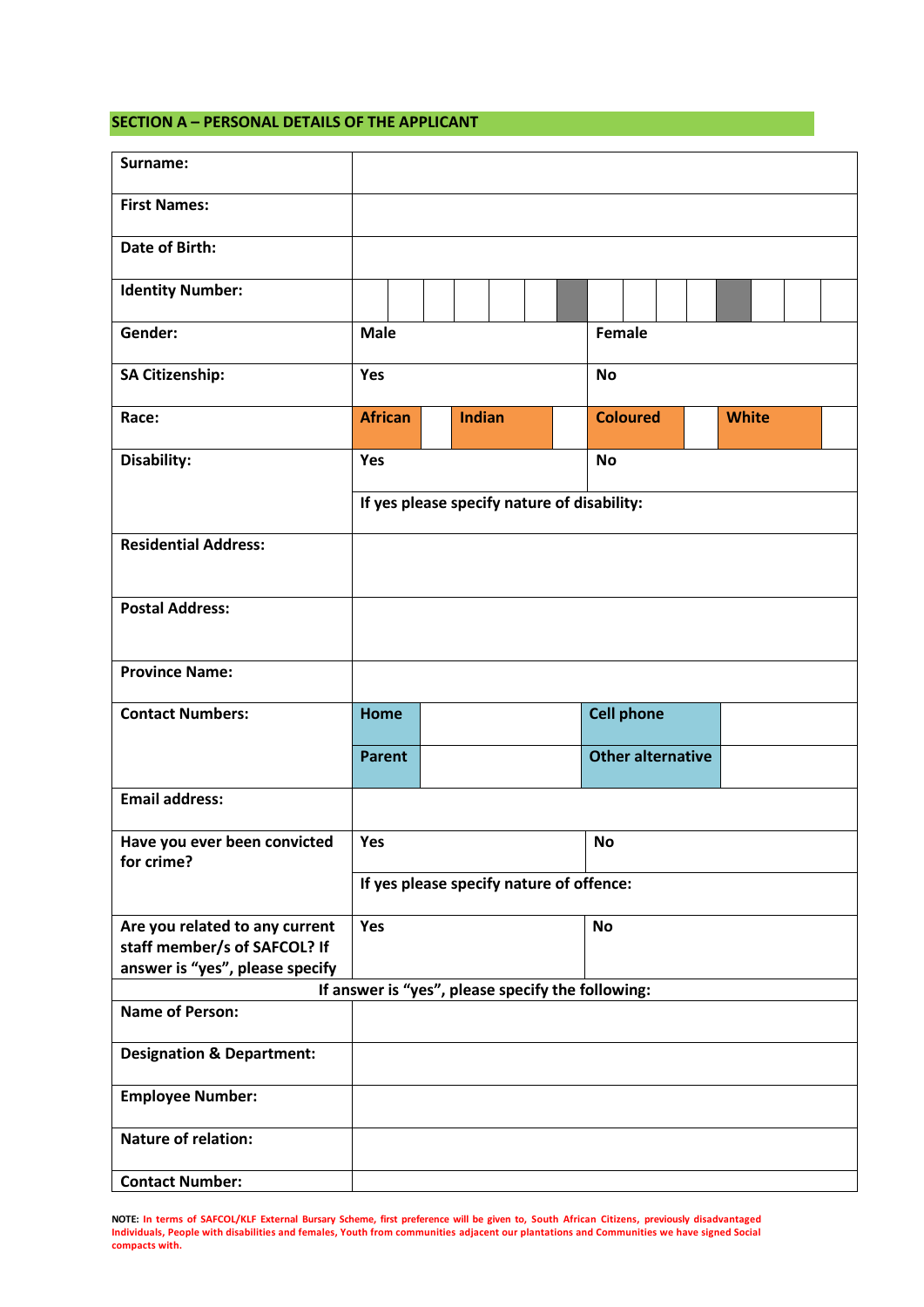#### **SECTION B – SECONDARY SCHOOL INFORMATION**

| <b>Name of School:</b>             |                        |                              |                          |                           |            |
|------------------------------------|------------------------|------------------------------|--------------------------|---------------------------|------------|
| <b>School Address:</b>             |                        |                              |                          |                           |            |
| <b>Province:</b>                   |                        |                              |                          |                           |            |
| Grade (please tick):               |                        | <b>Currently in Grade 12</b> |                          | <b>Completed Grade 12</b> |            |
| Year attended:                     | From:                  |                              |                          | To:                       |            |
| <b>Subjects (please list them)</b> | <b>Higher</b><br>Grade | Symbol                       | <b>Standard</b><br>Grade | Symbol                    | Percentage |
|                                    |                        |                              |                          |                           |            |
|                                    |                        |                              |                          |                           |            |
|                                    |                        |                              |                          |                           |            |
|                                    |                        |                              |                          |                           |            |
|                                    |                        |                              |                          |                           |            |
|                                    |                        |                              |                          |                           |            |
|                                    |                        |                              |                          |                           |            |
|                                    |                        |                              |                          |                           |            |

*NB: Attach proof of latest results.*

## **SECTION C – POST MATRIC QUALIFICATION**

| <b>Full Name of highest</b><br>qualification:                |                           |        |                     |        |  |
|--------------------------------------------------------------|---------------------------|--------|---------------------|--------|--|
| <b>Nature of qualification:</b>                              | Undergraduate             |        | Postgraduate        |        |  |
| Status:                                                      | <b>Currently studying</b> |        | <b>Discontinued</b> |        |  |
| <b>Reason for discontinuation:</b>                           |                           |        |                     |        |  |
| If currently studying, which<br>year of study? (Please tick) | Year 1                    | Year 2 | Year <sub>3</sub>   | Year 4 |  |
| <b>Student Number:</b>                                       |                           |        |                     |        |  |
| <b>Name of Institution:</b>                                  |                           |        |                     |        |  |
| <b>Address of institution:</b>                               |                           |        |                     |        |  |

**NOTE: In terms of SAFCOL/KLF External Bursary Scheme, first preference will be given to, South African Citizens, previously disadvantaged Individuals, People with disabilities and females, Youth from communities adjacent our plantations and Communities we have signed Social compacts with.**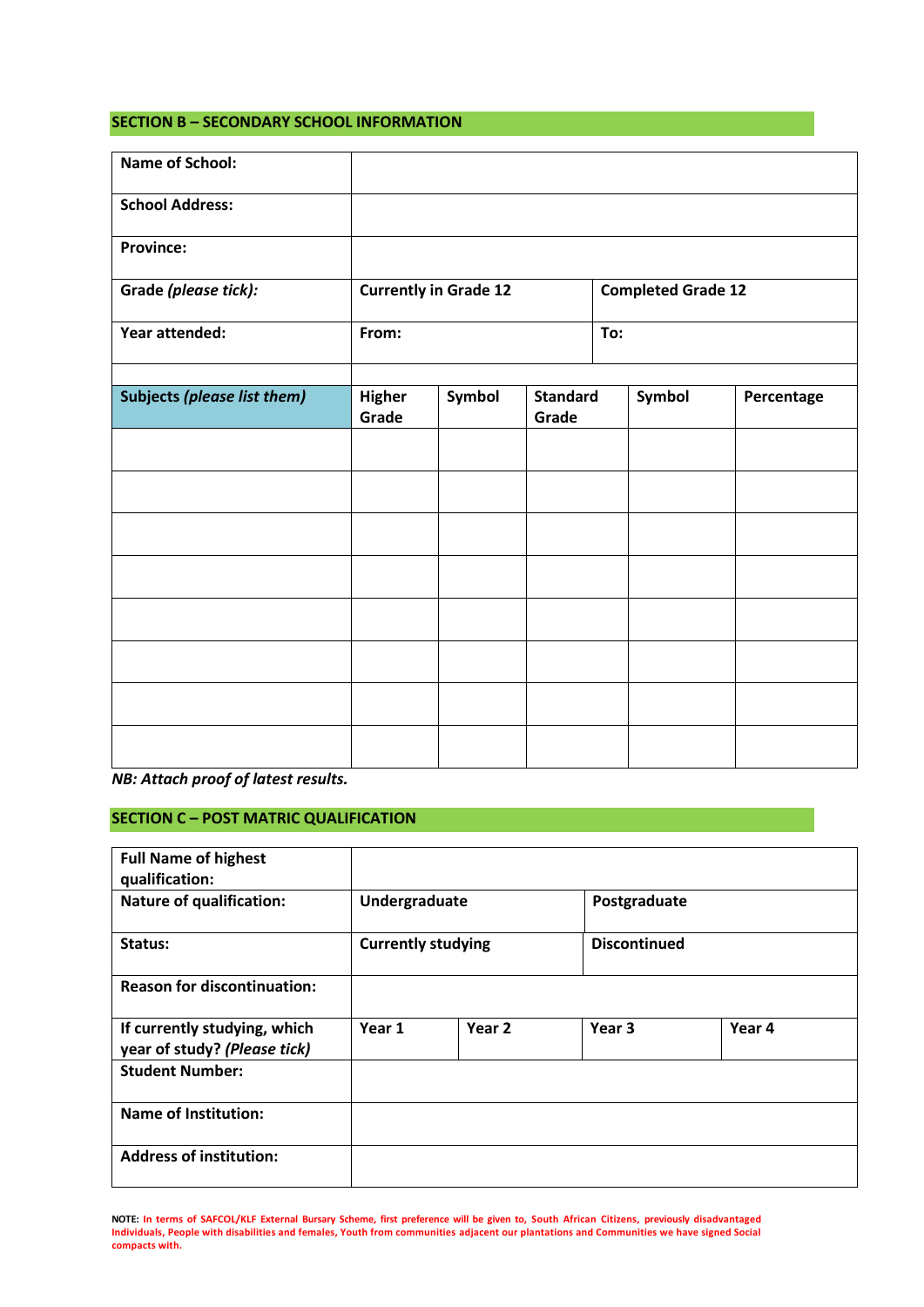| <b>Major modules</b> | <b>Marks obtained %</b> |
|----------------------|-------------------------|
|                      |                         |
|                      |                         |
|                      |                         |
|                      |                         |
|                      |                         |
|                      |                         |

*NB: Attach proof of latest academic results/transcript.*

#### **SECTION D – INTENDED STUDY FOR 2020**

| <b>Name of qualification:</b>    |            |                      |           |                      |
|----------------------------------|------------|----------------------|-----------|----------------------|
| <b>Name of Institution:</b>      |            |                      |           |                      |
| Level of study:                  | $1st$ year | 2 <sup>nd</sup> year | 3rd year  | 4 <sup>th</sup> year |
| <b>Cost estimation:</b>          |            |                      |           |                      |
| (Reg, tuition, hostel, meals)    |            |                      |           |                      |
| Have you already been            | <b>Yes</b> |                      | <b>No</b> |                      |
| admitted for proposed study?     |            |                      |           |                      |
| Have you already been            | <b>Yes</b> |                      | <b>No</b> |                      |
| admitted at a Residence?         |            |                      |           |                      |
| Are receiving any other          | <b>Yes</b> |                      | <b>No</b> |                      |
| bursary or loan?                 |            |                      |           |                      |
| If yes please describe nature of |            |                      |           |                      |
| financial assistance             |            |                      |           |                      |

*NB: Attach acceptance/admission letter*

### **SECTION E – DETAILS ABOUT PARENT(S) / GUARDIAN(S) / NEXT OF KIN**

| Surname:                   |               |               |                   |  |
|----------------------------|---------------|---------------|-------------------|--|
| <b>First Names:</b>        |               |               |                   |  |
| <b>Identity Number:</b>    |               |               |                   |  |
| Relationship               | <b>Mother</b> | <b>Father</b> | Other, specify:   |  |
| <b>Residential Address</b> |               |               |                   |  |
| <b>Postal Address</b>      |               |               |                   |  |
| <b>Contact Numbers</b>     | Home          |               | <b>Cell phone</b> |  |

**NOTE: In terms of SAFCOL/KLF External Bursary Scheme, first preference will be given to, South African Citizens, previously disadvantaged Individuals, People with disabilities and females, Youth from communities adjacent our plantations and Communities we have signed Social compacts with.**